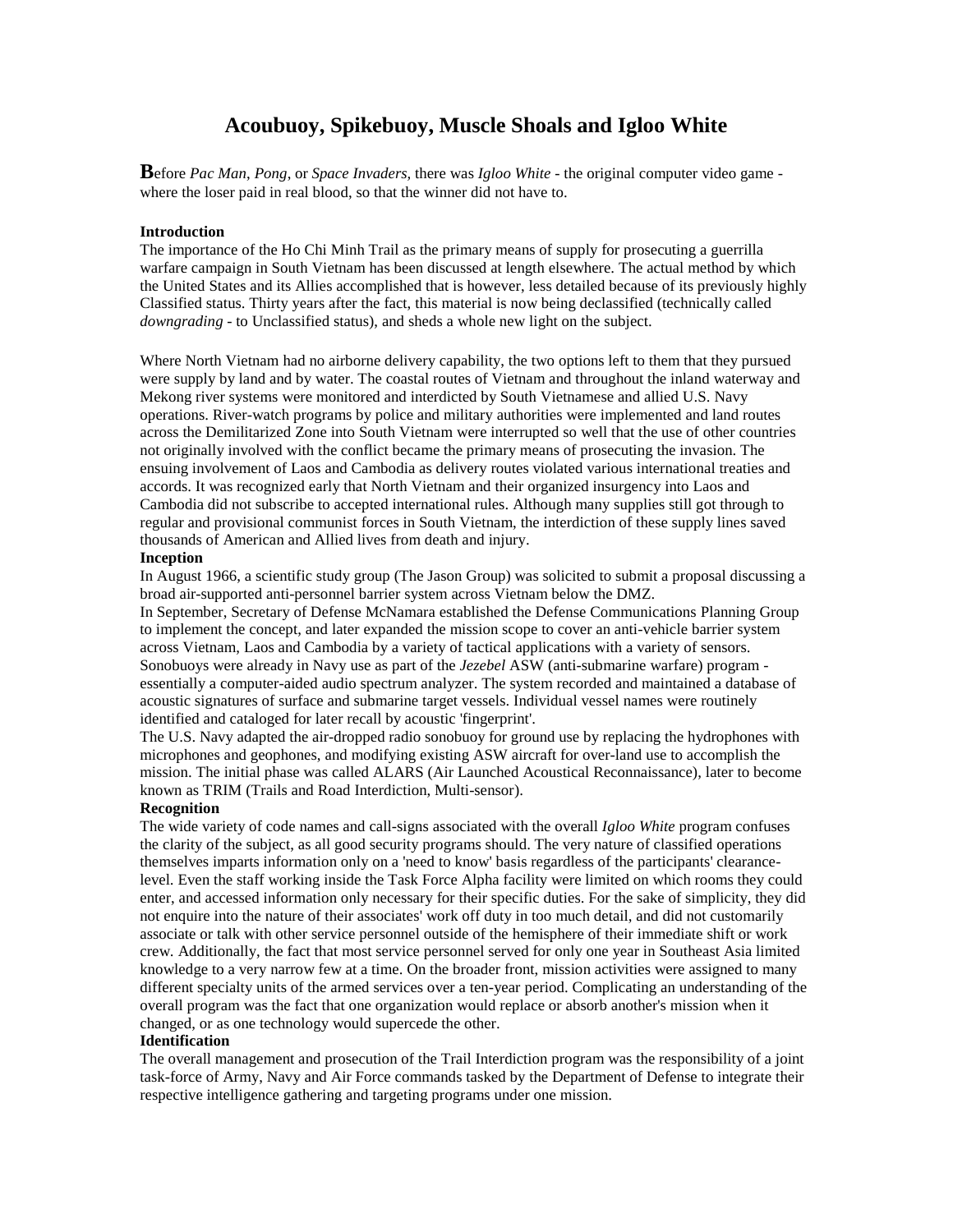Operational identification was initially listed on DOD organizational charts as *Joint Task Force 728.* The initial sensor air delivery and attack portion of the program was managed by the U.S. Navy under the codename *Dual Blade*, later changing to *Dye Marker*, and again to *Muscle Shoals*. Upon transfer of mission to the Air Force in June 1968 under the expanding umbrella of the 'air war', the ground unit identification was changed to *Task Force Alpha* and the overall electronic warfare program of dropping sensors along the Ho Chi Minh Trail was known as *Igloo White*.

**The Sensors**



A number of different types of detection sensors are fielded today by many nations. Some apply thermal, electromagnetic or chemical recognition techniques, reporting engine or body heat, electrical and magnetic field fluctuations from passing vehicles, machinery noises - even smell. Although some of these other detection technologies were used in Southeast Asia, seismic sensors were the most widely deployed, and were identifiable as belonging to one of two categories:

(1) GSIDs (Ground Seismic Intrusion Detector).

(2) ADSIDs (Air Delivered Seismic Intrusion Detector).

The US Navy distinguished the land sensors from their historic Sonobuoy cousins by referring to *Spikebuoy* (seismic) and *Acoubuoy* (acoustic). ADSIDs were deployed in versions I, II, and III. Audio microphone-equipped versions that allowed noises and conversations to be heard were also later referred to as ACOUSIDs. **Geophones** 

Seismic detectors use a transducer called a geophone to convert ground motion into an electrical signal. Widely used for underground mapping studies in oil field exploration, the geophone is a remarkable device at an inexpensive price. It consists of a magnet delicately suspended by springs and surrounded by coils of wire. When the geophone is implanted in the ground and a seismic disturbance causes ground motion, the magnet moves too. The moving magnetic field generates a voltage in the wire coil. With favorable soil conditions, the geophone and suitable electronics can easily detect the footsteps of a single person walking at a distance of thirty meters. Yet, even with that sensitivity the geophone was able to withstand shocks of up to 2000 Gs lasting several milliseconds from air-delivered sensors impacting the ground.

In Southeast Asia, the problem with seismic sensors wasn't their sensitivity ability to pick up the soil disturbance produced by humans walking or trucks rumbling down the Ho Chi Minh trail; the problem was all the *other* noise-producing seismic signals: earth tremors, wind, thunder, rain, bombs, artillery, aircraft and especially helicopters kept the ground vibrating and created seismic sensor nuisance alarms galore. The solution came in separating the important "near-field" signal sources from the confusing "far-field" signal sources. Sometimes, seismic sensors were combined with acoustic devices to try to assess the causes of the unwanted alarms. When the alarm occurred, the listening device would turn on and transmit back to the alarm monitor. The person listening would try to determine whether or not there was a target worth going after. More commonly, seismic sensors were planted in strings along the estimated path of the target. Far-field signal sources would set off all the sensors at once and those alarms would be recognizable as such and ignored. If there was proper spacing between sensors, near-field sources (targets) would set off the sensors separately, one after the other. By knowing the sensor spacing, the alarm monitor could determine direction and speed of travel and often estimate the size of the convoy target.

# **SIDs**

The *SID* or Seismic Intrusion Detector, was the first seismic sensor introduced in more than prototype quantities, with several hundred arriving in Viet Nam in October 1967. Up to eight SIDs were used on a single frequency and labeled A, B, C, through H. The alarms were received on either of two signal receive and display "Interrogators." One was self-contained with receiver, transmitter and eight lamps to display alarms. The other Interrogator model was built for connection to the AN/ARC-52(V) aircraft transceiver. The SID was designed without knowledge of the high background noise-levels in Viet Nam, and had the feature of being able to store alarm counts for later retrieval. Seismic events over a preset threshold level were counted, divided by 32, and each series of 32 events stored as one person walking by. It was assumed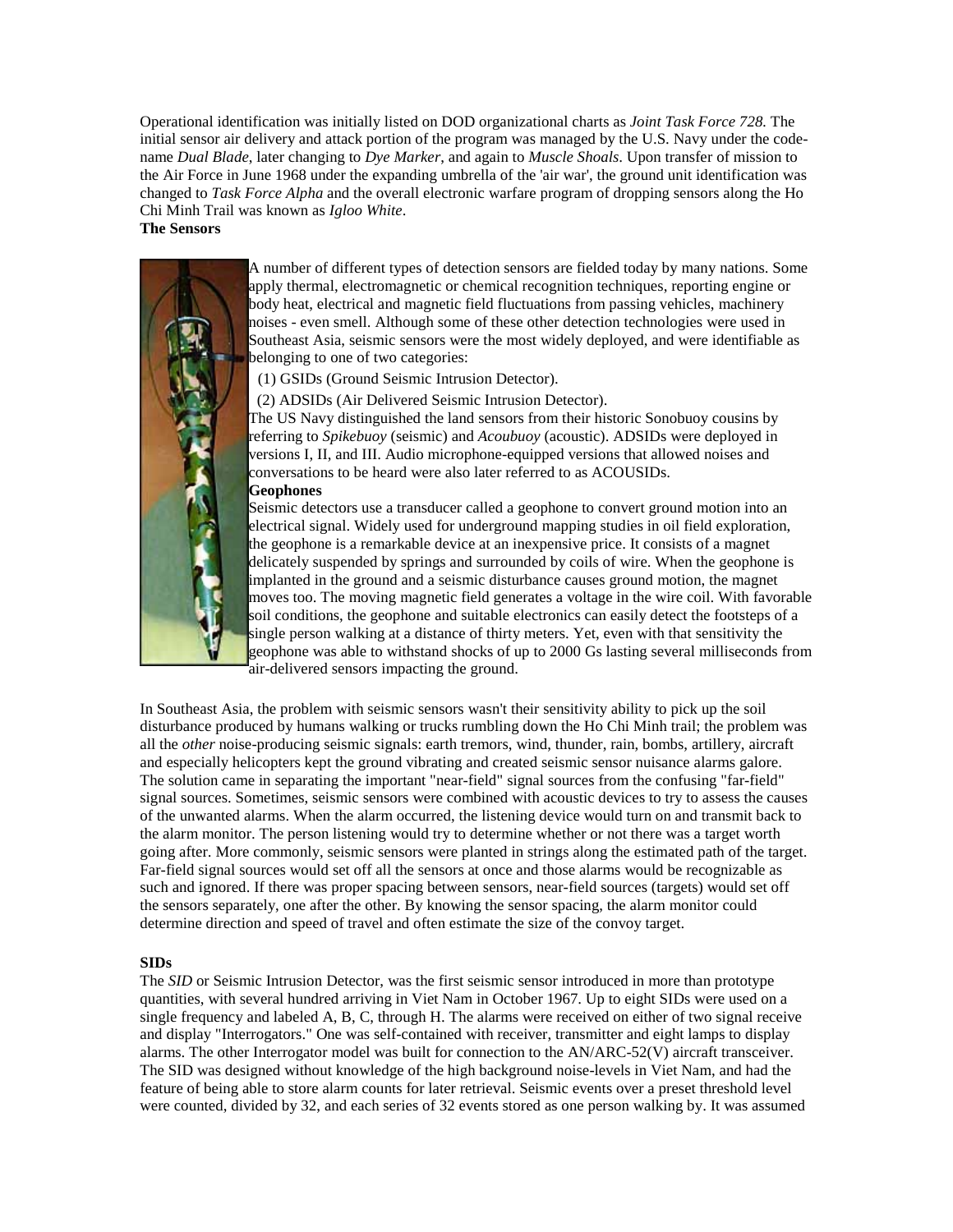that 32 footsteps would be detected per person passing the sensor. With the high background noise, the alarm storage feature was only useful in furnishing the knowledge that future seismic sensors would not need alarm storage capability.

In addition to seismic nuisance alarms, the simple tone modulation on high-traffic usage VHF aircraft frequencies resulted in unwanted RFI-generated alarms. In spite of these difficulties, the SID was put to good use by various artillery installations, Special Forces and the First Air Cavalry in Vietnam.

#### **GSIDs**

GSIDs, or Ground Seismic Intrusion Detectors were a hand-implanted version of the ADSID. The GSID contained the same common modules as in the ADSID, packaged in a 4.5x5x9 inch metal box and weighing about seven pounds. Switches on the panel of the GSID allowed the user to set the transmission ID code, the sensitivity of the sensor, the numbers of days for the *EOL* (End of Life) timer and to select operation in the *Real-Time* or *Inhibit* mode.

GSIDs used either an internal or an external geophone. The external geophone was deployable by means of a 12-foot cable normally stored in the case-lid. When the *EOL* function was armed, the transmitter would disable for any of four events (1) opening the lid, (2) tilting the case more than 30 degrees off vertical, (3) *EOL* time-out or (4) battery voltage dropping below 21 volts. Disabled sensors could be made operational again only by replacing the transmitter.

#### **PSIDs**

The PSID, or Patrol Seismic Intrusion Detector was built with the Grunt in mind. A PSID set consisted of four sensors and one receiver. Each sensor weighed about a pound and fitted in a BDU pocket. Nine-volt transistor radio batteries powered both sensors and receivers. New batteries lasted a minimum of eight hours under constant alarm conditions, but fifty hours of battery life was more typical. Listening to sensor alarms sounded like Morse code - the first sensor emitted one dot, the second two dots and so-on to four dots. Later models were built with sensor number four emitting six or seven dots because of the difficulty in discriminating between three and four dots. The flexible steel sensor antenna was made from the same material as a steel tape measure so that it could be wrapped around the case with the 16-foot geophone cable. The geophones fitted in a clip on the side of the case. The receiver could pick up alarm signals from the transmitter at maximum ranges of 500 to 800 meters, depending on terrain and vegetation.

#### **HANDSIDs**

The HANDSID was similar to the GSID, but manufactured by different corporation. The electronics were not at all similar to the GSID design approach and at least twice the overall size.

# **ADSIDs**

The ADSID was a family of sensors that came in versions I, II and III as follows:

| Nomenclature Model Variant Type      |  |                                      | Length Weight       |  |
|--------------------------------------|--|--------------------------------------|---------------------|--|
| ADSID $I(N)$ ------ normal seismic   |  |                                      | 31.00 ins 26.0 lbs  |  |
|                                      |  | $\angle 20.10$ ins 13.7 lbs          |                     |  |
| <b>ACOUSID II TC-415</b>             |  | seismic-acoustic 53.14 ins 38.8 lbs  |                     |  |
| ACOUSID III MA-31                    |  | seismic-acoustic 47.63 ins. 37.2 lbs |                     |  |
| ADSID III (N)MA-33 normal seismic    |  |                                      | 37.66 ins. 37.2 lbs |  |
| $ADSID III (S) MA-37 short acoustic$ |  |                                      | 20.10 ins. 13.7 lbs |  |
| MODS 81 mm mortar seismic            |  |                                      | 33.00 ins. 9.6 lbs  |  |

It is estimated that some 36,000 air-delivered ADSID and ACOUSID sensors were produced. Sensor design consisted of a series of common modules, using the latest integrated-circuit chip technology of the time to keep costs down. Common modules were cylindrical, sealed in hard foam potting compound, and connected to each other with circular connectors around the outer circumference at the ends of the cylinders. As with the GSID, the same adjustments - Gain, Code, Real-Time, Inhibit, and Disable could be programmed into the ADSID modules. A Common Module existed for each of the following functions; Transmitter, Encoder, Command decoder, and Command receiver.

RF alarm messages were modulated with a combination of 19kHz, 25kHz and 32 kHz pulses which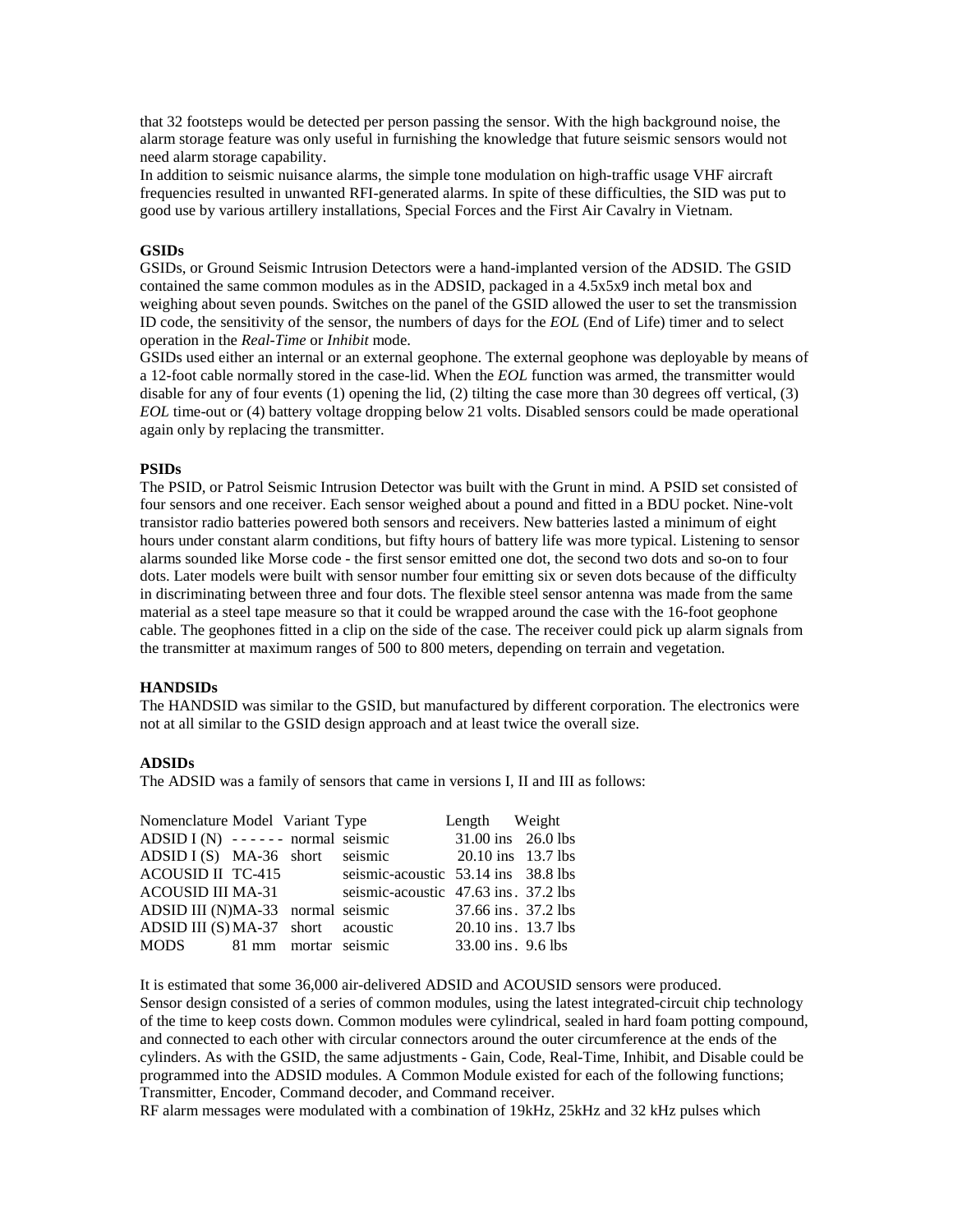provided up to 27 codes (IDs) on a single radio channel. The transmitter radiated two watts power on one of 40 channels in the 160-175 MHz-band FM/VHF radio spectrum.

# **Presets**

If switched to the RT (Real Time) mode, the sensor would transmit alarms at a maximum rate of 1.4 per second. If the sensor alarmed constantly in the RT mode, minimum battery life was at least 48 hours. If switched to the INH (Inhibit) mode, the sensor would transmit alarms at a maximum rate of one per ten seconds. Minimum battery life in this mode was 45 days.

In spite of rocks, trees, rice paddies and other inhospitable impact sites, 80% of the ADSIDs were found to be operational.

# **Application**

The ADSID III shown above is typical of the devices dropped from US aircraft along roads, rivers and jungle trails in Southeast Asia. They were dropped in sequential 'strings' along a predetermined target line in a series of from 4, up to 10, 12, 15 or sometimes more, depending on the priority of the target area. With their flexible spring-steel antennas, they were designed to bury in the ground and blend into the surrounding foliage by resembling tree branches and plants. All devices transmitted alarm data for only a short distance. They were continuously monitored twenty-four hours a day by US Air Force crewmen flying unarmed, propeller - driven electronic surveillance aircraft orbiting overhead at 20,000ft. Initially, Navy OP-2E *Neptune* aircraft performed sensor air deliveries at very slow speeds from altitudes as low as 500 feet, making them easy targets for enemy gunfire. The pilots of VO-67 at Nakhon Phanom knowingly expected that they would incur as high as an 85% casualty rate from such operations, but volunteered to fly them anyway, and many crewmen were lost.

During later operations, sensors were hand-dropped from CH-3 *Jolly Green Giant* helicopters of the 21st SOS *Dust Devils* (Special Operations Squadron) and later, delivered by Air Force F-4D Phantom-IIs.

In addition to air delivery operations, South Vietnamese Special Forces 'Spike' teams coordinated by MACVSOG *Heavy Hook* operations out of Nakhon Phanom, carried and hand- implanted GSIDS in Laos and Cambodia in the course of their other reconnaissance and road watch activities in the *Prairie Fire* and *Daniel Boone* operational areas. The sensors were monitored from four constantly manned aerial orbits over Southeast Asia by Lockheed EC-121R radio relay aircraft that retransmitted the data over X-band to the ground Intelligence Surveillance Center (ISC) at Nakhon Phanom Royal Thai Air Force Base, Thailand. Flight operations continued 24-hours a day from 15 February 1967 until mid 1975.

On 24 November 1970, a Senate Preparedness Investigating Subcommittee completed and published an *Investigation into the Electronic Battlefield Program*, detailing development and use of remote surveillance sensors to locate hostile forces in Vietnam.

On 21 February 1971, the Navy disclosed that that they had been using remote sensors in Vietnam since June of 1967. *Acoubuoy* and *Spikebuoy* were said to be able to transmit up to 20 miles.

#### **OP-2E Sensor aircraft**

Four Lockheed SP-2H Neptune ASW airframes were modified for Trail Interdiction in 1967 and redesignated OP-2E observation aircraft. Paint schemes varied:

(1) all black, (1) all green, (2) all gray; and all four carried the same equipment:

The fuselage underbelly ASW radome and MAD (Magnetic Anomaly Detector) tail 'stinger' assemblies were removed. A tail gunner compartment was installed with NOS (Night Observation Scope) and a twin 20mm cannon turret. The underbelly ASW radome area was enlarged to accommodate AN/APQ-92 search radar equipment. FLIR (Forward looking Infra-Red) and LLLTV (Low Light-Level Television) sensors were mounted in forward chin fairings. SLAR (Side Looking Airborne Radar) was pod-mounted either side of the fuselage aft of the wing trailing edge. Additional equipment included an Infra Red imaging sensor, airborne MTI (Moving Target Indicator), DIANE (Digital Integrated Attack and Navigation Equipment), and Black-Crow vehicle ignition detectors. Armament included:

(2) Forward-firing SUU-11/A Mini-gun pods,

(2) Mk82 500lb General Purpose bombs,

(2) Mk77 incendiary bombs mounted outboard on under-wing pylons.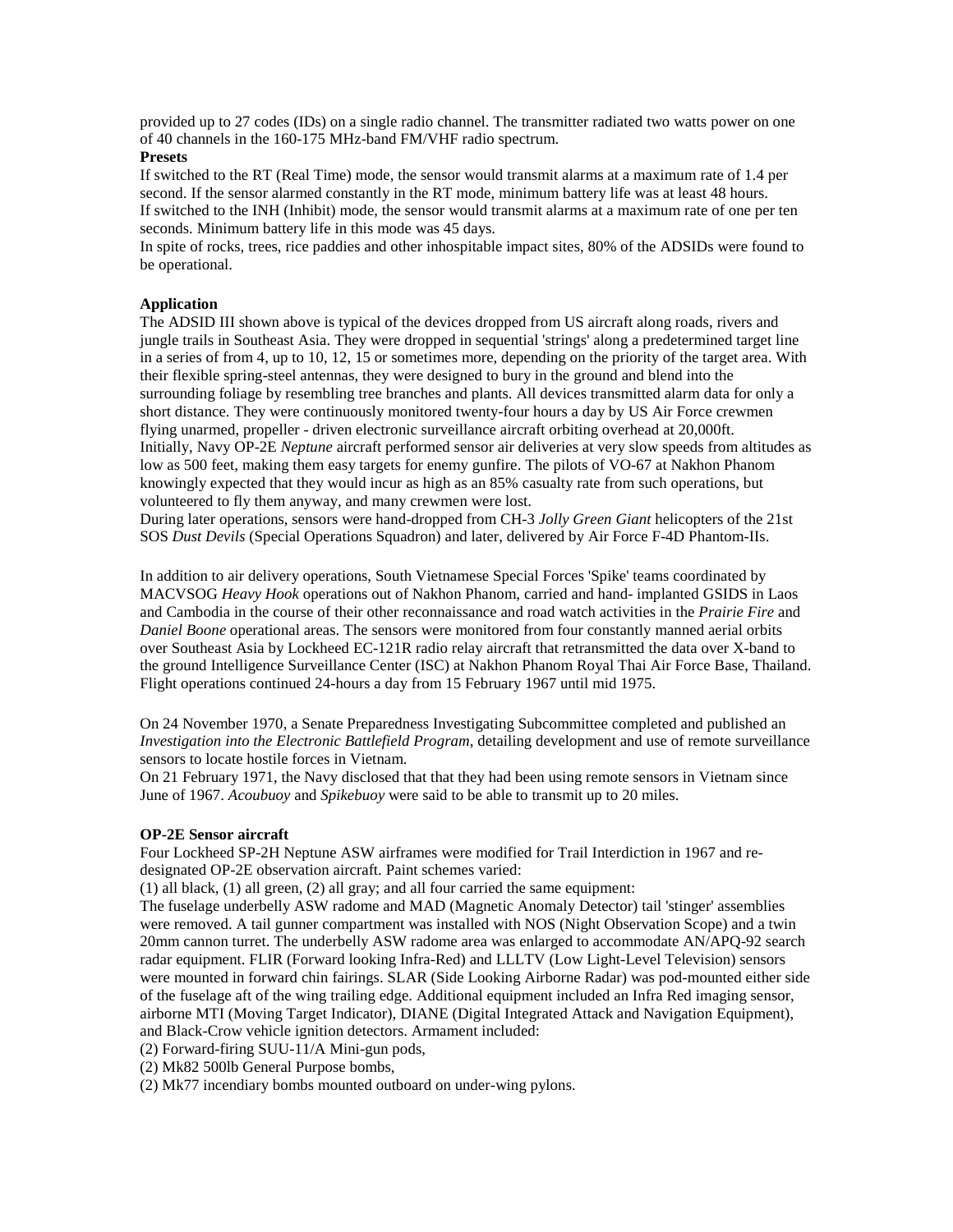Although armed with a pair of Mini-gun pods under the wings, OP-2E's were not 'gunships' in the classic sense of the term. The OP-2E mission was sensor air delivery, coordinated with AP-2H attack aircraft. OP-2E's were fitted with multiple ejector racks just outboard of the reciprocating engines, with additional sensors carried in racks in the bomb bay.

On 15 February 1967, four OP-2E's with tail identification code **MR** were assigned to Navy Observation Squadron *OBSRON Sixty Seven* (VO-67) - were operationally assigned to Nakhon Phanom AB, Thailand where they flew TRIM missions using the call sign *Sophomore* until 1 July 1968. Both reciprocating and turboprop engines were extensively muffled after the aircraft were deployed to the war zone in 1968. Missions were flown against targets inside Vietnam, Cambodia and Laos along the Ho Chi Minh Trail.



All four aircraft were returned to CONUS in 1969 where they were decommissioned at Davis-Monthan AFB. Some remain on display at the Pima Air Museum, Tucson, Arizona.

**O** Click here to see OP-2E's at Arizona's [Davis Monthan /Pima Air Museum facility](http://www.verslo.is/baldur/p2/vo67.htm)

**[OP-2E aircraft MR-9 \(131525\) of VO-67](http://www.webramp.net/users/shyer/VAH-21/)**

# **AP-2H Attack aircraft**

Four Lockheed Neptune ASW aircraft were reengined to OP-2E specifications and converted to AP-2H's by E-Systems Corp. at the U.S. Naval Weapons Center. The ASW radomes and MAD stingers were also removed as with the OP-2E's. AN/ALE-29 chaff dispensers were mounted in the tails for SAM countermeasures, and a chin-mount radome housing was installed to accommodate AN/APQ-31 target acquisition radar arrays under the nose. Eight 40mm Honeywell XM-149 belt-fed automatic grenade launchers were mounted at a forward slant-angle in the bomb bay that produced a wide-area downward spray of fire. Paint schemes all followed the Navy three-tone grey camouflage pattern.

[Click here to see AP-2H photos on Eric B. Shuyer's VAH-21 Page](http://www.webramp.net/users/shyer/VAH-21/index.html)

On 31 August 1968 four AP2-H's with tail identification code **SL** were assigned to Navy Attack Squadron *HATRON Twenty One* (VAH-21) at Cam Ranh Bay. Between 1 September 1968 and 16 June 1969, Hatron Twenty One flew over 200 missions, mostly against road and river traffic in the Parrot's Beak area of the Mekong Delta.

# **BATCAT Radio Relay aircraft**

The 553rd Reconnaissance Wing was assigned with aircraft to Korat AB, Thailand and flew airborne signals relay missions with a crew manifest of seventeen on four color-coded orbits around the clock for every day of operations in Southeast Asia.

The aircraft were four-engined Lockheed 1049 Super-Constellation airframes upgraded from similar EC-121K and -121P models similar to those used by *College Eye* at the 552nd AEW&C Wing at Korat. Aircraft had the upper aerial height-finder radar and lower search radar domes removed from the dorsal and ventral positions and special electronics, wingtip, and fuselage blade antennae were installed. The aircraft carried 13 multichannel communications transceivers:

- (5) UHF/AM band; AN/ARC-27
- (2) UHF/AM band; AN/ARC-51BX
- (2) VHF/AM band; Wilcox model 807B
- (2) VHF/FM band; AN/VRC-46
- (2) HF /SSB band; Collins 618T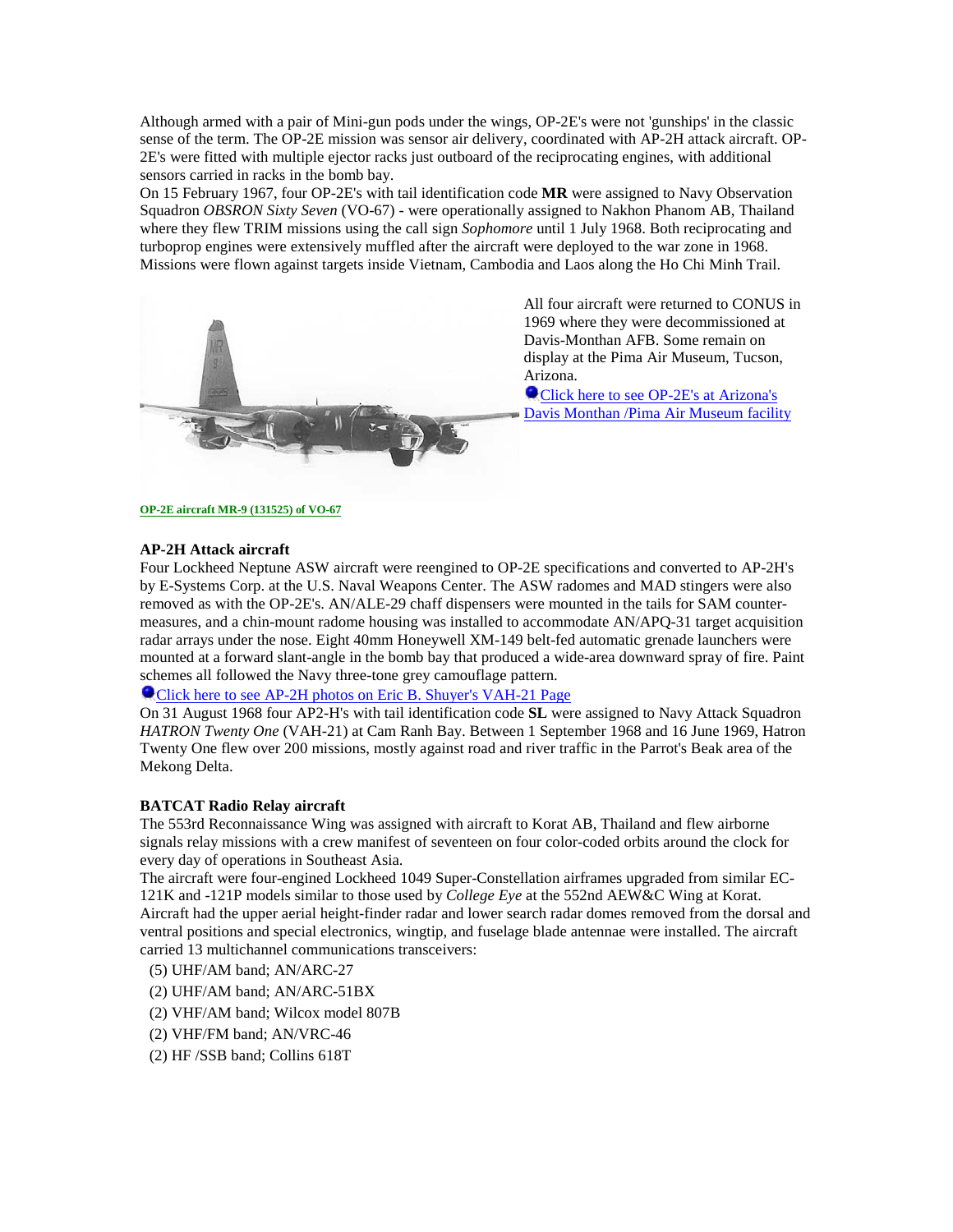*Batcat* was the call-sign used, overland and off the coast of Vietnam, over Laos and Cambodia, monitoring and retransmitting the low-power sensor signals. Low power served a number of purposes - low current drain meant low battery weight and a reasonably long sensor life. Signal reception laterally across terrain was very poor unless the receiver was close, so the best reception was from an aircraft overhead. Since North Vietnam used the resources of the Soviet, Chinese and North Korean electronics intelligence community, it was important to obscure the sensor locations from radio direction finding (RDF) capability, and also important to obscure the function of the ISC at Nakhon Phanom from targeting by the NVA.

The typical Batcat mission profile usually tasked aircrews for more than eighteen hours at a time:

- Mission briefing: ½ hr.
- Standby alert: 4hrs.
- Transit flight to station: 2-¼ hrs.
- On-station signals intercept/relay operations: 8 hrs.
- Return to base: 2-¼ hrs.
- Mission debriefing: 1 to 1-½ hrs.

Flight crews reported to pre-flight briefing to get the daily information for their assigned orbit and to also get briefed on the day's activities on the other three stations. The flight crew would then sit a four-hour alert in case one of the on-station *Batcats* had to abort and return to base. Under normal conditions they would take off at their regularly scheduled time and fly to their assigned station.

The aircraft carried a crew of five radio operators - a 'flight boss', or CICO (Combat Information Control Officer), and four CIMs (Combat Information Monitors) connected to him via intercom. Each console held eight AN/ARR-52(V) sonobuoy receiver sets - four mounted high and four mounted lower down in front of the operators. The CICO operated the HF radios and the ARC-51 /ARC-109 with voice encryption. Datalink equipment for retransmission to Task Force Alpha consisted of an X-band AN/ARC-89 using a pod antenna located under the left fuselage wing root.



All aircraft were equipped with AN/ APR-25, -26 radar homing and warning (RHAW) groundthreat receiver systems, but only a few aircraft had substantial, active ECM suites. COM/NAV consisted of dual TACAN, dual VOR, dual ADF, a LORAN system and standard nosemounted airborne aviation search radar. While the *College Eye* aircraft of 552 AEW&C Wing had the anti-flash white paint scheme on top, Batcat had the SEA jungle green- and- tan camouflage pattern with light gray underneath. Flight crews affectionally refered to it as the *Speckled BUFF* - a play on the 'BUFF' nickname of the B-52 (G-Rating: *Big Ugly Fat Fellow*).

#### **[EC-121R at Udorn AB](http://www.tdstelme.net/%7Ewestin)**

Sensors dropped in each area of operations were factory-built with a fixed frequency channel on which they transmitted. For any of the area designated frequencies, they had to be ordered by unique FSN (Federal Stock Number) to match the assigned frequencies. The four monitoring orbits over those areas were color coded. Up until September 1968 Batcat orbit codes were as follows:

| <b>Blue Orbit</b>  | E/W track south of the DMZ over Khe San - primary during the Tet of '68. |
|--------------------|--------------------------------------------------------------------------|
| Purple Orbit       | N/S track 20m. E of the Mu Gia /Ban Karai 'chokepoints'.                 |
| <b>Black Orbit</b> | E/W track just south of the DMZ over Dong Ha and Con Thien.              |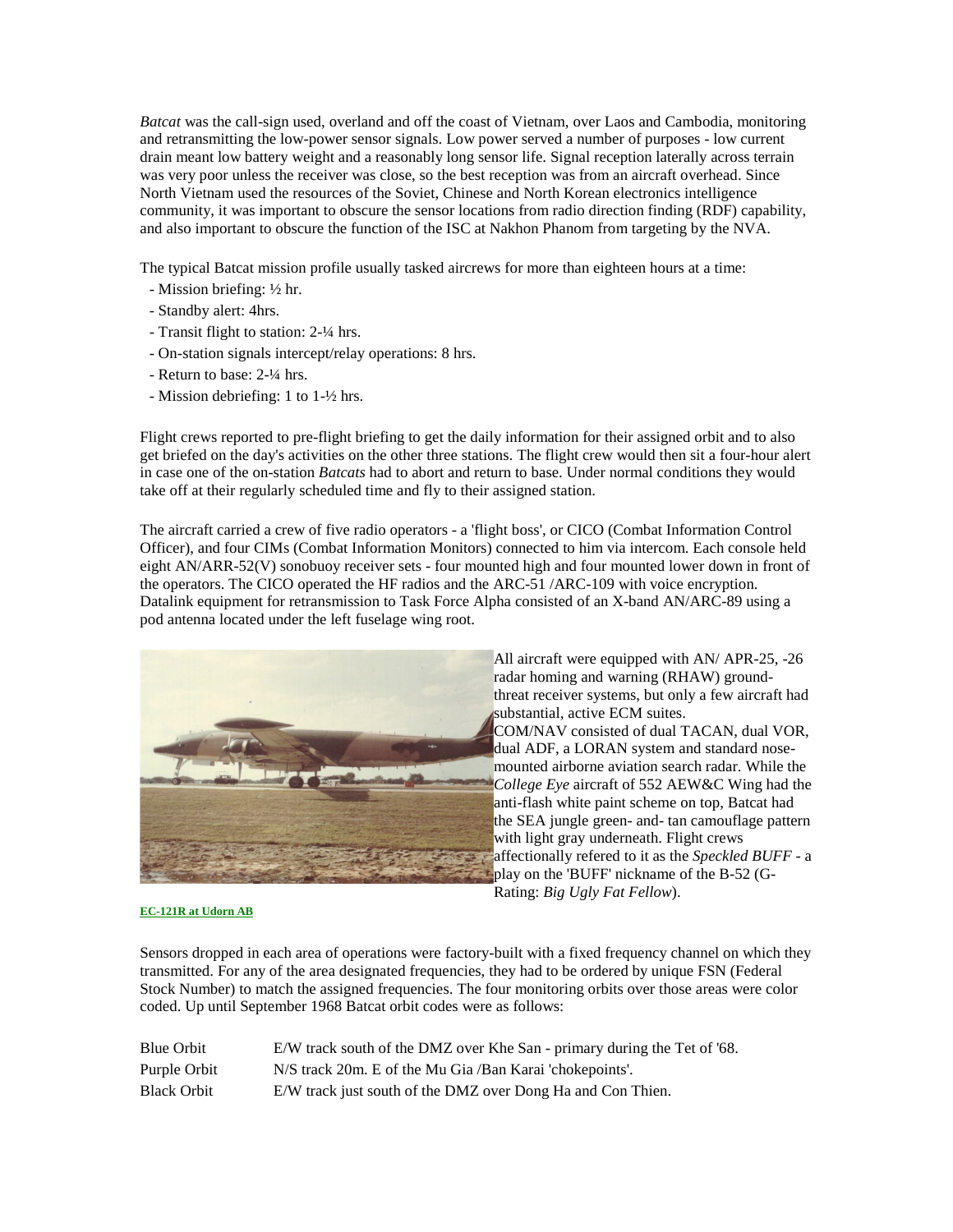Pink Orbit N/S track 20m. E of the N. Vietnamese coastline, just above the DMZ.

Later, the orbits were changed:

| Blue Orbit   | N/S track over the PDJ (Plaine Des Jarres).              |
|--------------|----------------------------------------------------------|
| Purple Orbit | N/S track 20m. E of the Mu Gia /Ban Karai 'chokepoints'. |
| Green Orbit  | E/W track just south of the DMZ.                         |
| $2222$ Orbit | N/S track between Pleiku and the Cambodian border.       |

While enroute, each CIM would set their R-1170/ARR receivers to the pre-assigned frequencies of whichever of the four orbits they were to work. 27 individual sensor addresses could be received on any one of the 40 designated radio channels in the 160-175 MHz VHF radio band. Sensors radiated a two watt FM alarm that illuminated a numbered light on the CIM console, and identified itself every few seconds while they picked up activity.

*Spikebuoy* seismic sensors were activated by ground vibrations. *Acoubuoy* acoustic sensors were activated by ambient noise, and a 'press-to-activate' green light would illuminate on the CIM console. Pressing it would allow the radio operator to listen in and record whatever sound was being made around the sensor. The receiver 'sensor active' display lamp-field consisted of a plastic honeycomb lamp holder of with 27 bulbs arrayed in three rows:

|  |                                            |  |  | 01   02   03   04   05   06   07   08   09 |
|--|--------------------------------------------|--|--|--------------------------------------------|
|  |                                            |  |  | 11   12   13   14   15   16   17   18   19 |
|  | 21   22   23   24   25   26   27   28   29 |  |  |                                            |

The black screen lamp cover had the numerals etched in, and each indicator on the lamp field had a small spring-loaded toggle switch. Upon illuminating, the CIMs would mark 'X's on a spreadsheet log, then quickly toggle the lamp switch to clear the illuminated lights on each of the eight ARR-52s. The CIMCO position (Combat Information Control Officer) had a Plexiglas plotting board across the aisle from him, pre-configured to display the day's assigned geographic and operational information. The roads and positions of the sensors were plotted on the board and when movement was detected, it was added to the board. Batcat was a radio relay aircraft, and the X-band repeater automatically scanned the 40 ARR-52 receivers, passing the tone codes along on datalink to the ISC ground station.

Upon arrival, the relief bird would contact the flight on-station via secure voice and then join them in orbit. They would then advise TFA, who would set one of the four X-band dish antennas into search mode. During a coordinated ten count-down the on-station Batcat would terminate transmission while the relief bird switched on. After TFA reported lock-on, the on-station Batcat would be relieved from their 8-hour watch, depart the orbit pattern, and fly the two-plus hours back to Korat, where they would be debriefed and stand down until their next scheduled watch.

During debrief, they would get the chance to tell what had been heard on the acoustic sensors and what had been picked up from any air-war radio chatter.

The increasing intensity of AAA and SAM activity over the trails jeopardized Batcat flights, but none were lost to hostile fire. Two EC-121R's crashed at Korat AB during operations. The entire crew of eighteen was lost on April 25, 1969, and four fatalities occurred during a crash on Sept. 6, 1969. Their names are to be found on the Vietnam Memorial, Washington, D.C.

In July/August 1970 the 553rd Tactical Reconnaissance Wing was deactivated - reduced in size down to 553rd Tactical Reconnaissance Squadron, and transferred on paper subordinate to the 388th Tactical Fighter Wing, Korat, Thailand.

**O**[Click here to see Larry Westin's 553 TRW \(BATCAT\) Page](http://www.tdstelme.net/%7Ewestin)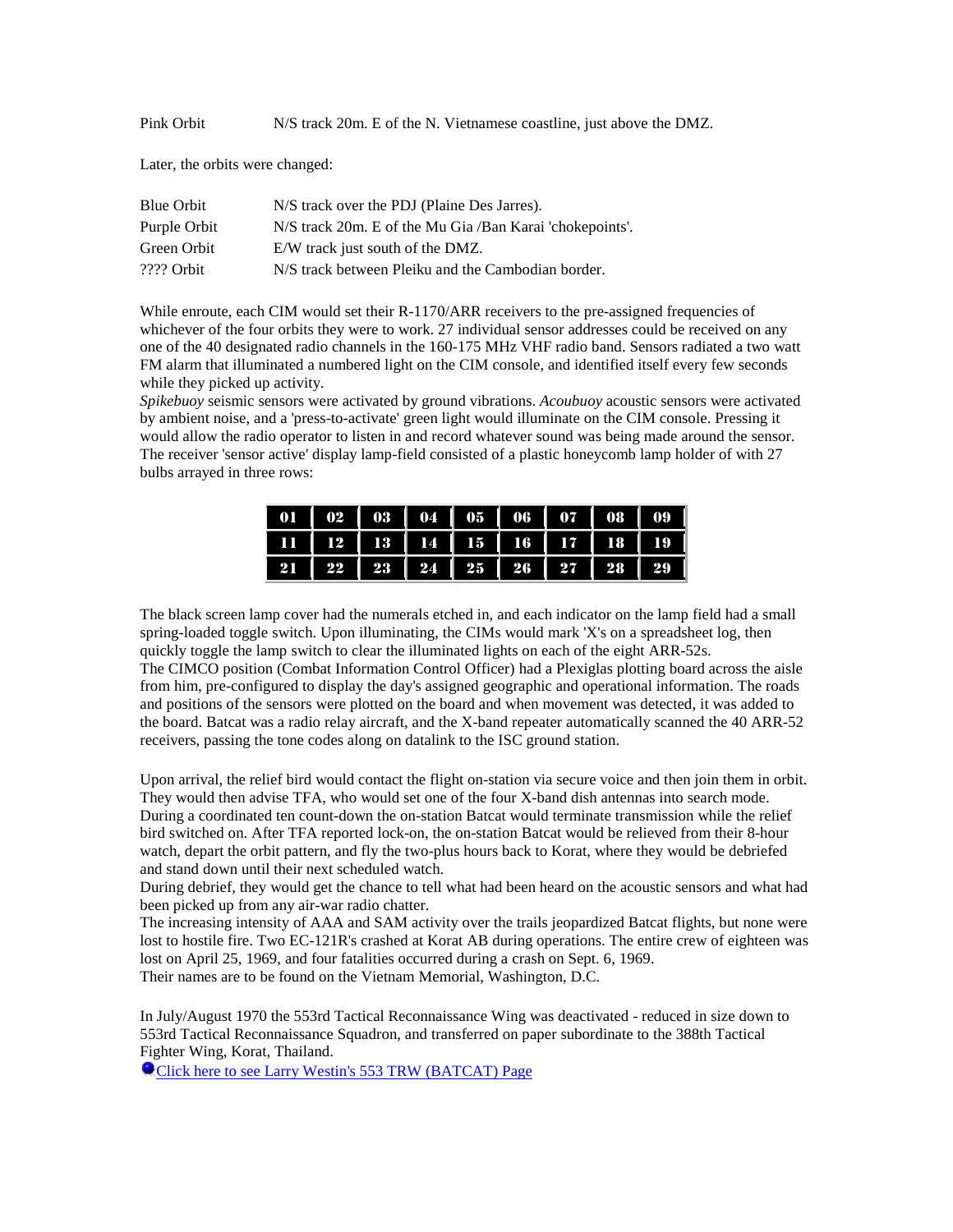Donald Born (*Bat Cat Task Force*) referred to the Batcat aircraft with an 'AC' not the 'EC' prefix, and mentioned that the 'AC-121s' were painted all-black. The *AC*-prefix designated combat attack aircraft, and gunships like the AC-47 *Spooky* had the same camouflage scheme as the EC-121R *Batcat* above. Some AC-130 *Spectre* gunships were painted Night-Ops black. Some other types of Navy and USAF reconnaissance aircraft (not discussed here) also used all-black paint schemes, but no Lockheed Super-Constellations were modified into night operations gunships.

# **Quacker**

Batcat flights were replaced by a joint USAF/DARPA program code-named *Pave Eagle* that was phased in for operational field trials in 1970. Under the program, six Beech A-36 *Debonaire* airframes were modified as YQU-22A development aircraft. Later, one was designated as YAU-22A, and twenty seven were produced as QU-22B aircraft, intended to be operated as pilotless drones. A Detachment of 554th Reconnaissance Wing, Udorn flew the airborne signals reception missions out of both Udorn and Nakhon Phanom RTAFB . Between 1970 and 1972, six aircraft were lost through mechanical failure, and one from pilot hypoxia. Records indicate that when the program closed, QU-22 'Quackers' never flew operationally as pilotless drones as initially programmed. Reliable eyewitness accounts indicate that they were seen flying pilotless on occasion, but other information indicates that the Commander at NKP issued a standing order that none were to be flown operationally without a pilot.



Note the distinct generator cowling bulge on the front that satisfied the heavy power requirements. It is indicated (but unconfirmed) that it incorporated a prop speed-reduction gear system for silent 'stealth' night observation operation over the HCM. Some QU-22 aircraft are still to be found at the DMAFB /Pima Air Museum, Tucson Arizona. [Note: The code name *Silent Sam* was also associated (unknown at this time) with initial USAF/DARPA development of the *Pave Eagle* and Lockheed /Schweitzer QT-1 and -2 programs. To see the relevance, read the children's book *'Tom Swift and His Air Scout, or Uncle Sam's Mastery of the Sky*' by Victor Appleton - Ed.] **[Click here to see Jack Hallett's QU-22B Page](http://home.earthlink.net/%7Ebaron58/q2.htm)** 

#### **[QU-22B drone](http://home.att.net/%7Ec.jeppeson/pave_eagle.html)**

#### **Igloo White**

Isolated on the East side of Nakhon Phanom RTAFB stood a facility only originally referred to as 'The Project'. In 1968 it was the largest single building in Southeast Asia, built and later maintained by the construction company of Parsons, Inc. under the supervision of the U.S. Army Corps of Engineers.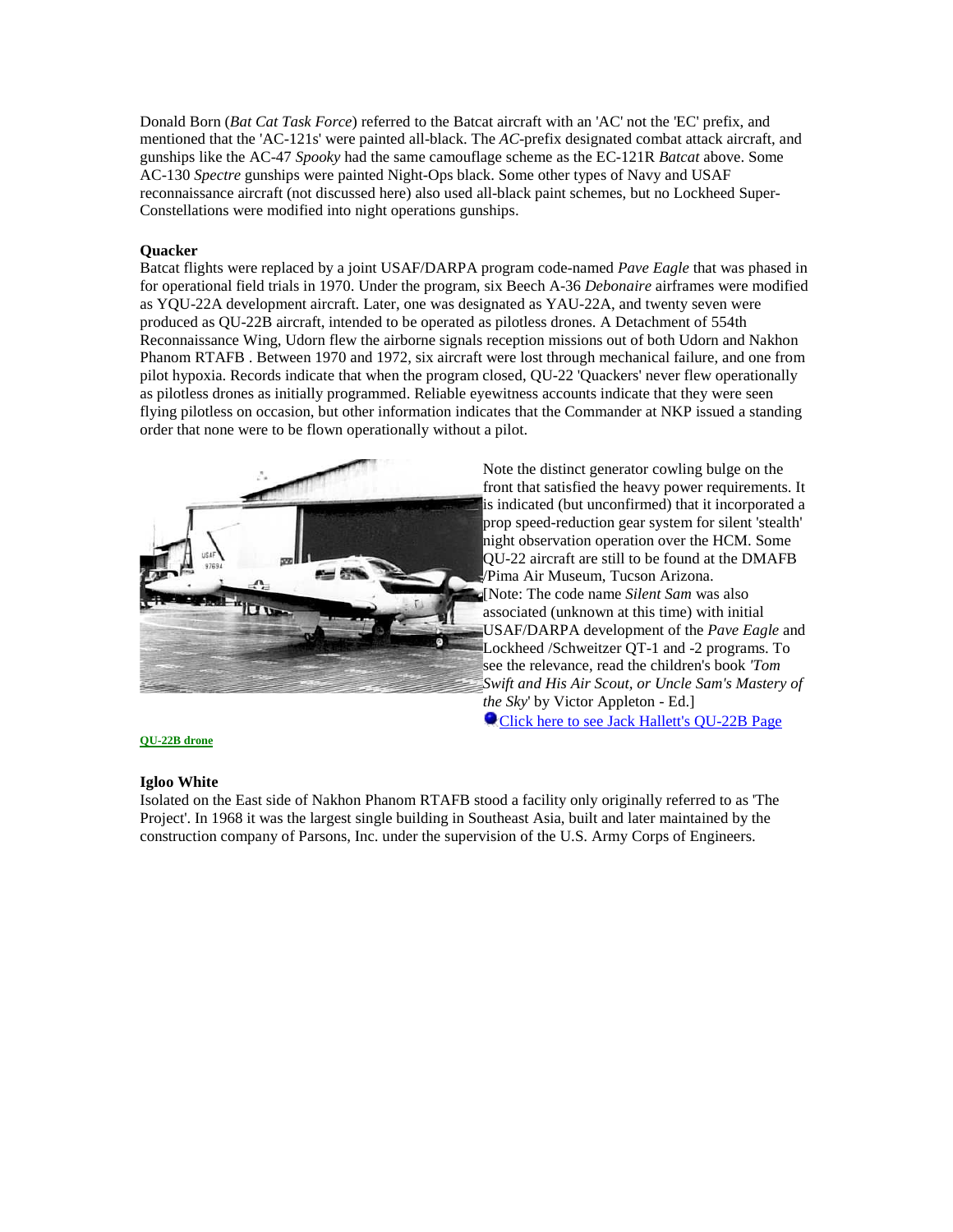

The air-conditioned ISC was protected from rocket attack by earth-filled ARMCO corrugated steel revetments. It was guarded by security teams, dual - perimeter cyclone fencing and razor wire.

Most of the facility was located below-ground under thick concrete roofing that also contained the backup diesel power generators. Janitorial and housekeeping work was done only by offduty staff ranking E-5 and above.

The men and women who worked in the ISC (Infiltration Surveillance Center) known as *Task Force Alpha* were tasked with analyzing raw sensor intelligence data, determining the nature of activity on the Trail. They then directed the destruction of combat equipment, supplies, NVA troops, truck convoys, truck parks and marshalling areas. *Igloo White* was possibly one of the most important classified operations of the Vietnam war.

Access to the environmentally controlled building was afforded via the main security lobby that also doubled as an airlock entrance and changing room, where twelve inch-square pigeon-hole bins stored individually name-labeled white *KEDS* sneakers for all TFA personnel. As with any comparable data processing facility of that era, positive pressurization was necessary to prevent contamination and corrosion of sensitive electro-mechanical data processing equipment. Reel-to-reel tape drives, removable hard-disk drives, storage vaults, punch-card readers, and innumerable relays in 1960's-era computers made for highmaintenance systems, and paper chaff from fan-fold printers and the teletypes in the communications vault produced a lot of contamination. The super-fine red clay dust and humidity of northeast Thailand made it even more important to maintain a well-controlled environment.

Maintenance of air-conditioning filters and chiller pumps was always a high-priority for the facility Central Plant, but because of the 24-hour nature of operations, some important systems were run to failure rather than taken off-line to meet scheduled preventative maintenance requirements. For security reasons, only off-duty TFA personnel of rank E-5 and above were allowed to perform the housekeeping in the facility, where they constantly mopped floors and cleaned the consoles and work areas. Contract civilian IBM computer maintenance staff were constantly accessing the computer sub-floor area for equipment maintenance or cable routing, and the underfloor plenum areas remained much cleaner than the average data processing facility. Poisonous snakes still found a way in, causing some excitement, and staff were occasionally reprimanded for shooting rubber bands at the flies during the moments of boredom that is every soldier's fate. Consuming beverages, food or smoking was not allowed on the computer floors, but only in the break area outside. Staff seldom left the compound for lunch. Most either ate C rations, boxed lunches assembled and delivered from the base chow hall, or sandwiches purchased from a small snack bar installed in later years.

Operational ground-to-air communications were accomplished with a suite of secure VHF and UHF radio transceivers using KY-8 and KY-28 *NESTOR* voice-encryption systems. Remote sensor information was received from relay aircraft by means of the four tower-mounted, black X-Band satellite dish antennas. Their odd habit of being constantly oriented horizontally, pointing East (instead of pointing up into the sky for assumed satellites) solicited the code name of 'Dutch Mill'. Each dish would lock onto the datalink signals being transmitted from the four Batcat aircraft flying simultaneously on all four orbits.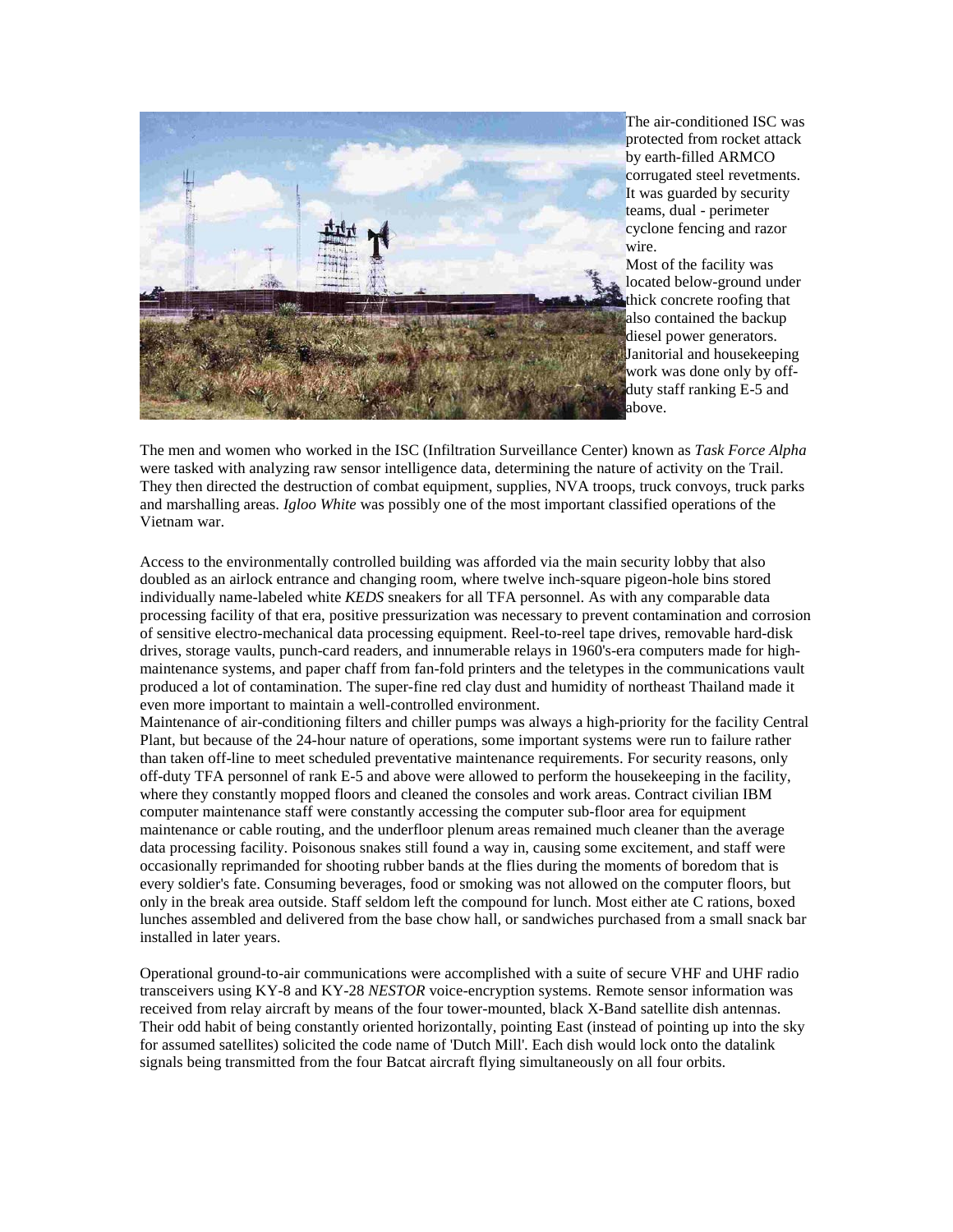On duty, Intelligence Officers and Specialists scrutinized consoles and rows of video displays - part of a sophisticated dual IBM 360 /Model 65 computer system. Data was stored and retrieved from free-standing Model 2400, 9-track reel-to-reel tape drives and DASD removable hard-disk drives. Disks were installed and removed in stacked disk carriers with clear Lexan dust covers that looked like wedding cake covers. One of the two computers was usually used to collate and process electronic intelligence and status reports for various commands around the world while serving as 'hot back-up' for the primary computer that constantly recorded and processed the trail sensor activation data relayed from aircraft. The System 360 computers at TFA were not used to perform direct data analysis at that time, but stored and printed out the information fed to them manually by Enlisted computer operations staff working in the Computer Room.



The environment of the separate War Room was reminiscent of, and modeled upon the dimmed operations darkrooms of the Air Defense Command BMEWS (Ballistic Missile Early Warning) SAGE system centers in the United States. The same gray IBM 2250 display scopes were arranged in rows with their pistol-grip light guns, adjustable console lamping and desktop illumination. Sitting at the consoles with headsets clamped to their ears, faces lit by the glow of the displays, the enlisted CIM-G's (Combat Information Monitor - Ground) monitored real-time alarms relayed from sensors that triggered by activity on the ground. The sequentially-tripped sensors would appear on the CRT's as moving white snail-trails, superimposed on coordinate map grids.

**IBM 2250** display console (photo not from inside TFA)

Other enlisted staff reproduced this information on a 24-foot high, 9-foot wide Plexiglas 'Big Board' map of the slowly growing Ho Chi Minh and Sihanouk Trail complex leading to South Vietnam. It was a misnomer to speak of 'the Trail' when in fact, it was a web of roads, trail paths and waterways. There were literally thousands of small byways that comprised the 'Ho Chi Minh Trail', as if in imitation of the meandering backwaters of the riverine Mekong delta.

Although sensor alarm data was being relayed from Batcat in real-time, CIM-Gs could not punch in and listen directly to sensor microphones. Batcat flights recorded all audio on tape at 15/16 ips then shipped some of them to TFA for analysis by the Intelligence group after landing.

Under the TRIM program, not only could the ISC certainly differentiate between civilian and military vehicles, but experienced personnel could acoustically identify the exact vehicle, by type, make and model. Individual vehicles were identified repeatedly traveling up and down the Trail if they had some unique, acoustically descriptive loose part on them. Sometimes the condition of the engines was noted. Each vehicle and engine had a distinct signature on the scope.

Task Force Alpha owned a captured ZIL-157, a heavy-duty Soviet military truck. It was employed in making runs past deployed sensor strings off-base on unimproved roads to refine and hone ISC surveillance staff skills on Soviet and Chinese-manufactured vehicle signature recognition.

It is reported that response times between sensor activity and mission strike could occur in as little as five minutes, but it would not have been considered prudent to so precisely 'telegraph' the sensor locations to enemy intelligence by such cause-and-effect activity. Although it did happen on occasion, in reality, politics and painstaking - some assert 'overly cautious' - analysis played a larger hand in governing those technically accurate claims.

As soon as the mainframe had calculated the vehicles' speed and direction of travel past the sensors, they ran a forecasting subroutine for predicting target location in the near future (referred to as 'Time and Distance'). Intelligence officers would then submit their analysis to the FACLO (Forward Air Control Liaison Officer) for communication (called *Spotlight Reports*) to Headquarters, 7th AF and MACV in Saigon for buy-in, final approval, and mission tasking back down the chain of command via *PIACCS* and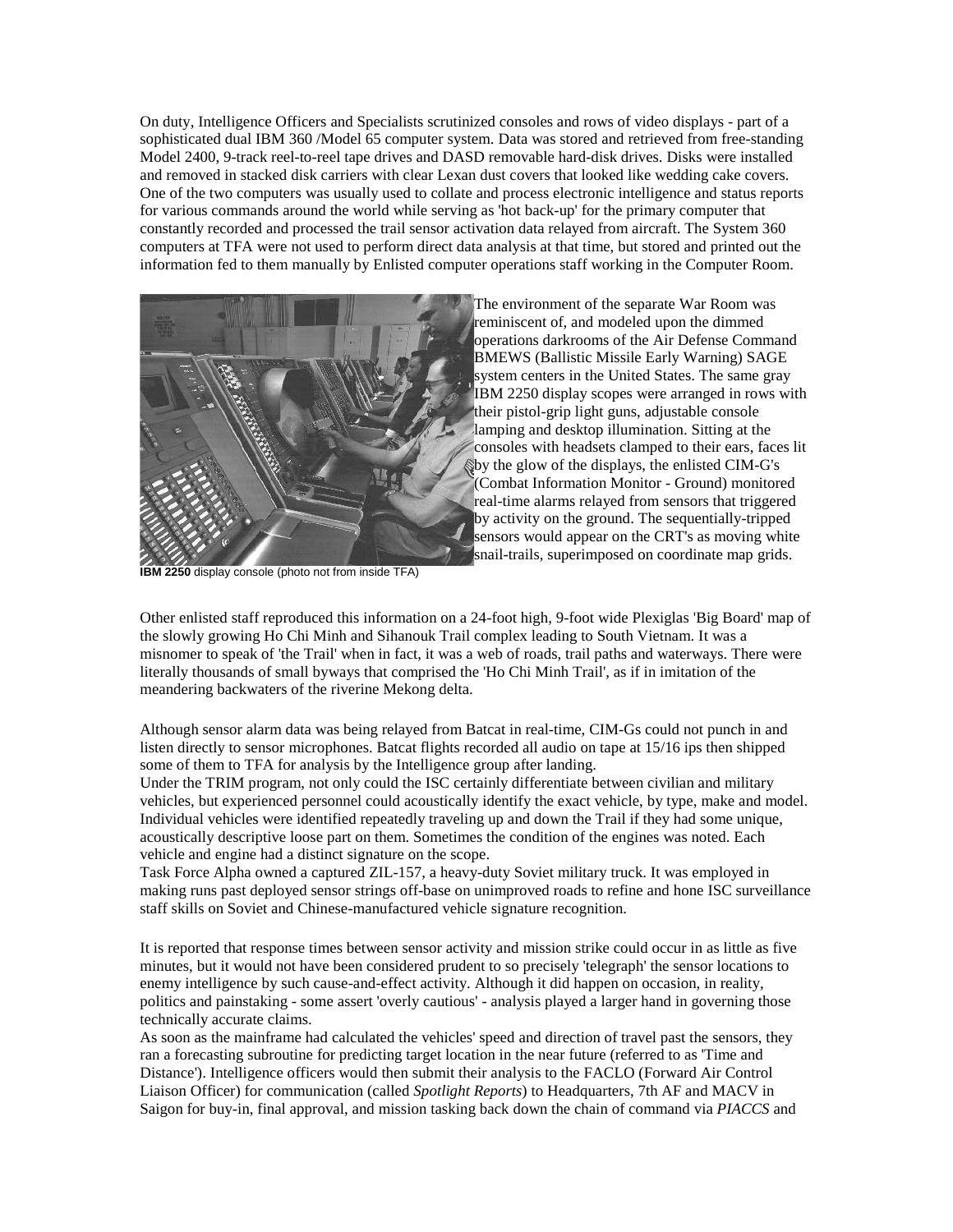## *CREST* data networks (see *Other High Technology Assets*, below).

When combined with other (Special) Intelligence and scoured again by national policy directives originating in real-time from Washington D.C., the strike missions would eventually be authorized. It is not an exaggeration of fact that every service member in Southeast Asia heard the complaint; *"...Helluva way to run a War!..."* 

For circumstances demanding immediate response (requiring heavy post-strike justification by the TFA shift OIC), the FACLO would authorize a strike mission directly from the ISC, and target grid coordinates would be given to attack aircraft patrolling the night over Laos, Cambodia, and Vietnam.

It is reported that Batcat mission flight officers had occasionally directly vectored successful strikes on targets considered inconclusive at the time by TFA Intelligence analysts, causing much political controversy between Task Force Alpha, headquarters 7th AF and 553rd Reconnaissance Wing (Batcat) . But success has its own rewards, and the politics, outside the scope of this paper. It is noted however, that TFA Intelligence analysis was mistaken in some of their logistical expectations of the NVA effort. They were confused when vehicles acoustically identified at certain sensor-monitored points would disappear before arriving at the next predicted sensor monitor point. They had made the erroneous assumption that the NVA transport procedures were like American orthodoxy - that cargo and supplies would form up in truck convoys in Hanoi or Haiphong and drive uninterrupted, straight down to Saigon. Due to the success of Trail interdiction however, bridges at rivers, and roads through mountain passes had been made thoroughly un-navigable by wheeled vehicles, and cargo had to be hand- or bicycle-carried to truck convoys marshalled on the other side of the given 'choke' point. This resulted in what was at best, a truck shuttle system, with many byways, side trails, and truck parks performing cargo 'shuttles' from one convoy to the other.

Over time, enemy counter-intelligence activities against the Igloo White Trail-watch and interdiction program involved disabling - but more frequently - 'spoofing' sensors into producing false alarms in continued efforts to misguide Intelligence analysts and obscure NVA convoy activities. The role of allied counter-counter-intelligence against such activities thus led to endless permutations of corroboration or rebuttal of information by alternate supporting intelligence-gathering methods that is the real nature of 'military intelligence' as it is commonly known to people not inside the job.

Attack operations were not limited to just the aircraft identified in this narrative. Numerous other types of Navy and Air Force aircraft were involved in bombing operations, with the ISC fielding a bewildering array of call-signs and code names.

Navy 'carrier-based A-6C's for instance, contacted the ISC under the call-sign '*Copperhead*'. Another callsign was *'Moonbeam'*.

When USAF assumed responsibility for the TRIM program, the Navy *AP-2H* aircraft were supplemented and eventually replaced by Air Force A-26 *INVADER*'s. Still later on into the '70's, AC-119 *'Shadow'*, AC-47 *'Spooky',* AC-130 *'Spectre'* gunships and F-4D *'PAVE Phantom II'*s using the new '*TOWEL RACK*' LORAN navigation system were implemented as the technology progressed.

Targeting was also accomplished using radar-assisted bombing navigation systems located in various locations in Southeast Asia.

#### **Tactical Radar Bombing Systems**

**AN/MSQ-77:** Managed by detachments of the 1st CEVG (SAC) under the program codename *Combat Skyspot*, a number of MSQ-77s, a TSQ-81 and the radically upgraded TSQ-96 auto-track radar bombing systems provided the ability to accurately bomb targets at night or during inclement weather over Southeast Asia.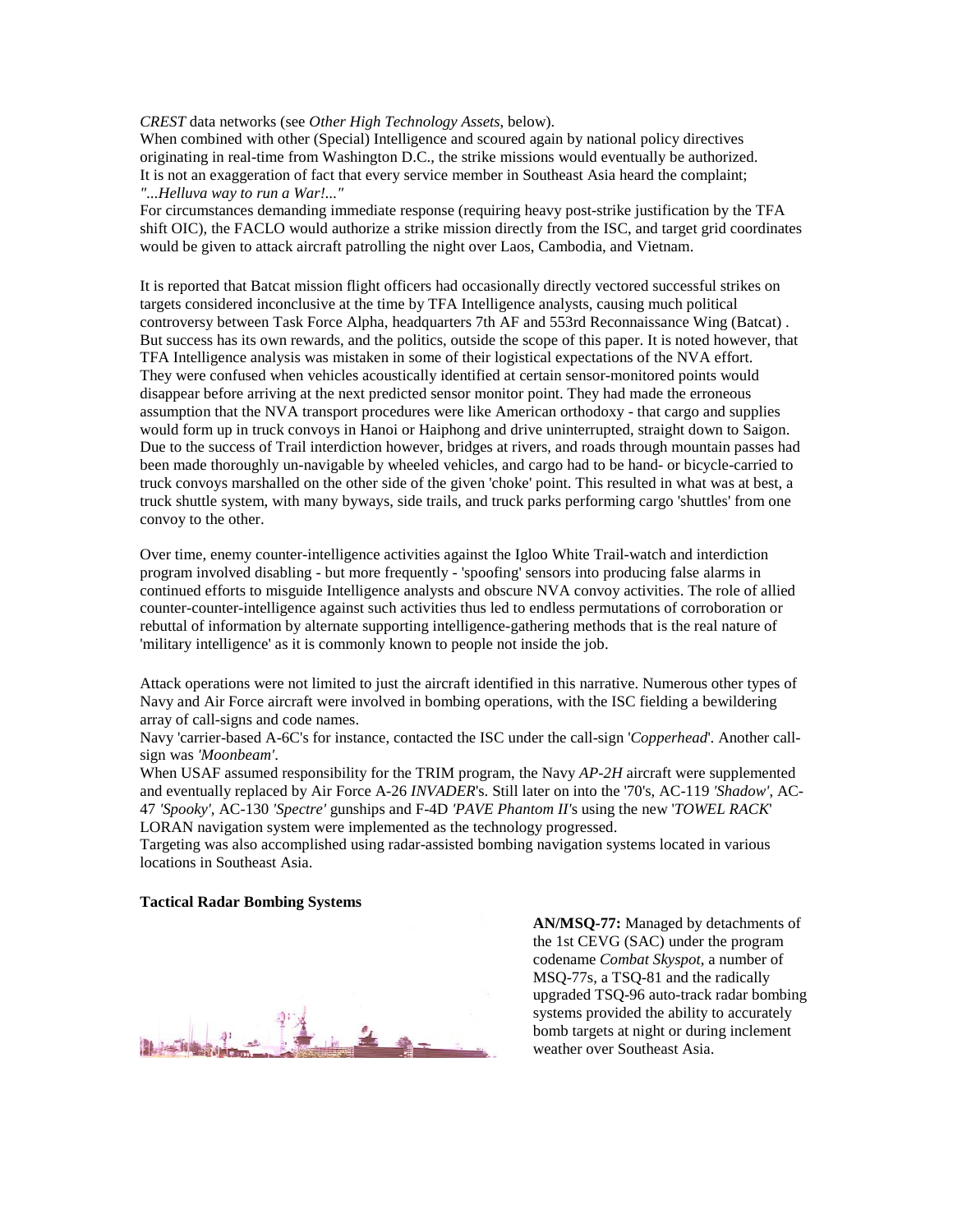AN/TSQ-96 inside the INVERT compound at NKP (*BROMO*) **Vietnam:**

Bien Hua - (*MACON*) Binh Thuy - (*GAP* \*) Da Lat - (*CONGO*) Dong Ha, Hué & Phu Bai - (*MILKY*) Pleiku (*LID* \*\*- orig. NKP) Quang Tri - (*TEE-PEE*) **Thailand:** Nakhon Phanom - Det. 15 (*BROMO*) Udorn - Det. 24 (*LID* \*\*- orig. Pleiku) Ubon - Det. 25 (*GAP* \*- orig. Binh Thuy) Mukdahan - (*Det. /Callsign unknown*) **Laos:**  LS-85 - (*COMMANDO CLUB*)



In the Fall of 1967 the only tactically mobile AN/MSQ-77 system (designated AN/TSQ-81) was air-lifted by CH-47 helicopter to the ridge of a 5,580-ft. mountain called Phou-Pa-Thi (N 20º 26' 42", E 103º 43'05") in *Sam Neua* province, Northern Laos, where a TACAN navigation site was already located. Mission performance was highly successful until attacked by NVA sappers, and almost all personnel were killed. For details on *Operation Heavy Green* and the loss of USAF personnel there, search on *Lima Site 85,* - or - **O** [Click here to see Ron Haden's LS-85 Home Page](http://home.att.net/%7Ec.jeppeson/igloo_white.html)

AN/MSQ-77 at Hué (*MILKY*) [photo source unknown]

The MSQ-77 radar was a SAC system used originally for radar bomb-*scoring*. Ground-based SAC bombing range facilities would supervise and QC aircraft bombing reports for their training program. Results from the essentially manually voice-command guided MSQ-77 and TSQ-81 operations in their radar-*directed* bombing role were in fact good, but many ground and air limitations underscored the need for a system specifically engineered to perform the developing radar bombing mission. The TSQ-96 system was custom-built exclusively for that mission.

The optically calibrated, narrow-beam I-band radar would perform a search pattern at a predetermined acquisition point where the aircraft would arrive for target guidance. Once locked on, command guidance was accomplished by either the Ops Officer or Crew Chief giving voice corrections to the lead aircraft in the cell, left or right of track , with an eventual ordnance release count down of , "...three, two, one hack!" The Skyspot crew plotted the inbound track on the computer's plotting board, along with the VIP (vacuum impact point - a theoretical trajectory exclusive of air /wind resistance factors) and the RP (release point).

With radar and target latitude, longitude and altitude programmed into the 50's era vacuum-tube computer, the TSQ-96 compensated for Coriolis' force at that Parallel, and factored in the inertial flight characteristics of the type of ordnance in use. Theoretically, all the pilot had to do otherwise was watch for SAMs and AAA and observe the target activity below. In practice though, flying straight and level in zero-zero visibility at low altitude for seemingly interminable amounts of time under AAA fire in karst mountain terrain naturally made pilots extremely uncomfortable with the process. Prior to the development and acceptance of of TRF (terrain following radar) in later years, it took nerves of steel for a pilot to relinquish that much command and control of the aircraft. Generally, no one clearly saw the target; just secondary explosions of ammunition and fuel.

*Combat Skyspot* systems were managed by the 1CEVG (Combat Evaluation Group) from SAC. Missiontailored radar bombing units were later developed from 1CEVG experience in SEA, called Air Support Radar Teams (ASRT's - pronounced *"As-rat* " ). Later versions of the TSQ-96 system, known as the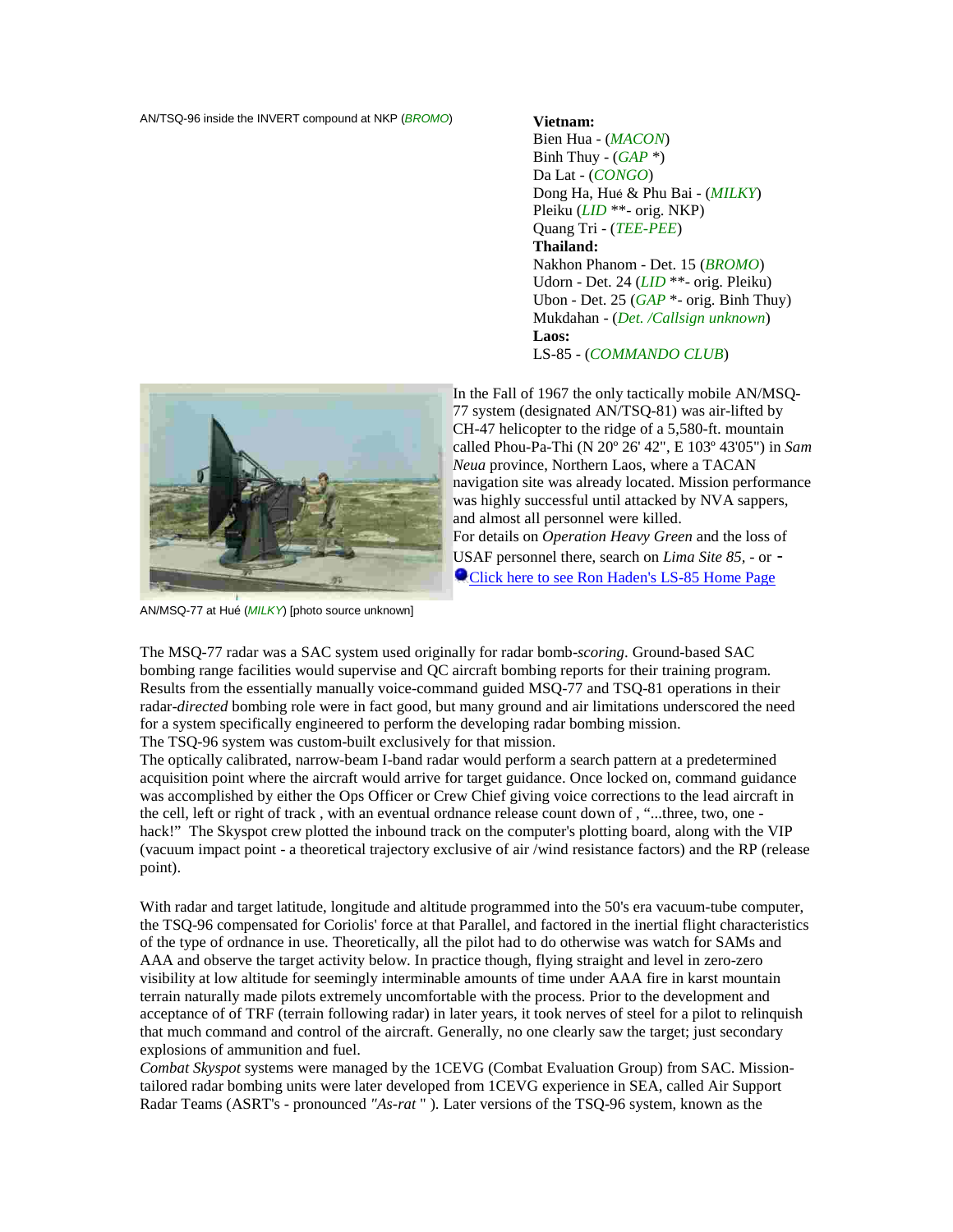AN/TPB-1 (Tactical Pilotage Bombing) series contained resultingly more sophisticated electronics, and provided upgraded digital computer systems with expanded ordnance flight specifications, TACAN guidance, and ordnance release tones in addition to navigational support for any TACAN-equipped aircraft for bombing, tactical airlift cargo delivery or reconnaissance missions.

The later development of more sophisticated aircraft Inertial Navigation and GPS Navstar guidance systems spelled the end of ground radar-assisted missions for US Air Force operations, although it is still believed to be in use by USMC and other countries today.

## **Other High Technology Assets**

Separate from Igloo White operations, USAF IBM Model 1050 data terminals communicated immediate tactical, strategic, logistical and administrative information over 1200- and 2400-bps lines 24 hours a day to every air base, worldwide. The USAF Directorate of Automated Systems at Tan Son Nhut AB, Vietnam had started in 1967 with a single IBM System 1410/1401, some Model 729 tape drives and a 1301 RAM storage unit to manage 7th AF air targeting data and mission tasking needs. By 1973, this had grown in complexity and capability to two System 360/ Model 50 computers, Model 2305 DASD storage, Model 2400 tape drives, and numerous System 1130/2250 communications terminals which were linked via satellite to identical dual System 360's at HQ PACAF, Hickham AFB, Hawaii.

Although now sounding less sophisticated than today's small office needs, the equipment was the best, state-of-the-art, leading edge processing technology available. This combination of hardware - and software written by IBM, Control Data Corporation, and USAF - composed the *Seek Data II*, *CREST*, and *PIACCS* systems (Pacific Interim Air Force Command and Control). Towards the end of hostilities in Vietnam, 7th AF transferred most of it to allied forces of the Republic of Vietnam (ARVN). In October 1975 all of 7/13th AF Task Force Alpha IBM System 360/65 computer mainframes and equipment at Nakhon Phanom were shipped back to CONUS (Continental United States).

Sources estimate that the TRIM project cost nearly \$1 billion a year to operate. Active air combat interdiction and later, passive surveillance operations that included the use of RPV drones (Remotely Piloted Vehicles) continued until the fall of Saigon.

\* \* \* \* \* \* \* \* \* \* \* \* \* \* \* \* \* \* \* \* \* \* \* \* \* \* \* \* \* \* \* \* \* \* \* \* \* \* \* \* \* \* \* \* \* \* \* \* \* \* \* \* \* \* \* \* \* \* \* \* \* \* \* \* \* \* \* \* \* \* \* \* \* \*

#### **Public Benefit vs. Private Image**

One member of Task Force Alpha was reported to have said *'...We wired the Ho Chi Minh Trail like a drugstore pinball machine, and we plugged in to it every night.'* 

The credibility of Task Force Alpha was often brought into question when they identified targets where other Intelligence resources claimed nothing existed. In a number of examples, targets identified inside the Laotian border near the DMZ were identified. Flight crews bombing the designated target coordinates joked about attacking vicious banana trees, but 'non-existent' fuel drums and ammunition caches produced secondary explosions for days afterward.

The USAF claimed Igloo White to be responsible for destroying over 35,000 trucks, each carrying an average of 2.5 tons of supplies bound for South Vietnam. Official estimates were probably exaggerated by overzealous public relations. A U.S. Senate report from 1971 (considering the unsupportive nature of the Capitol Hill leadership for the Armed Services), was not above using hyperbole, noting that figures for *'...truck kills claimed by the Air Force last year...greatly exceeds the number of trucks believed by the Embassy to be in all of North Vietnam.'*

That only hints at the nature of political in-fighting occurring between the State and Defense Departments at the time. Daytime BDA (bomb damage assessment) flights rarely located the destroyed vehicles. Traffic down the Ho Chi Minh Trail continued as the NVA developed sensor decoy countermeasures and increased anti-aircraft weapons deployment.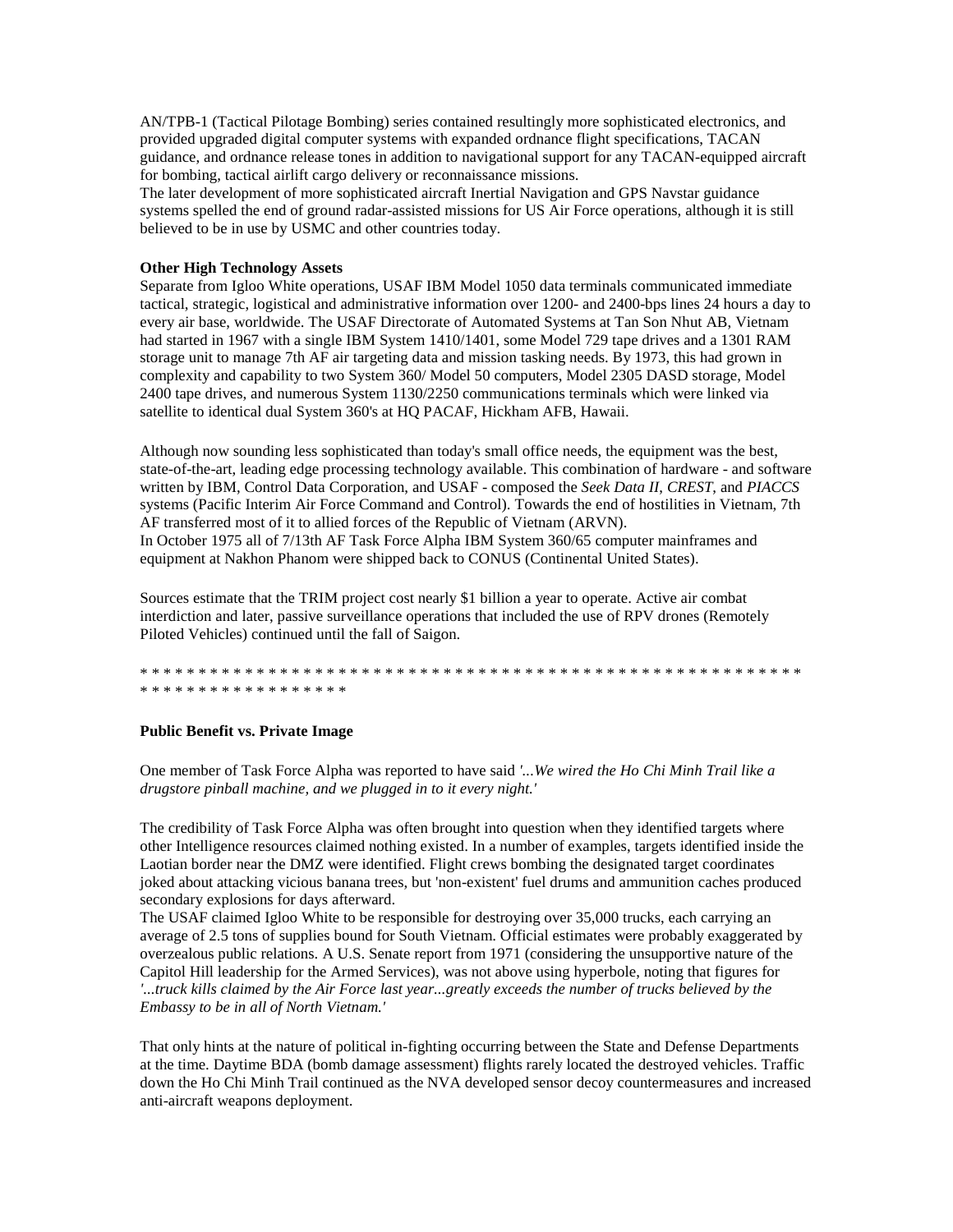It is politically incorrect in academic circles - and not much acceptable elsewhere - to recognize or acknowledge the benefits derived by millions of people strongly employed and heavily invested here; that our wealth derives from the blood of others. Warfare and Commerce are brother and sister to our house, and whether or not the human predilection to warfare is natural or unnatural is a philosophical discussion best left to others. What can be understood though, is that it is an insult to the aspirations and memories of those who fought and died on both sides of military conflict to overlook our inheritance at the price of so many tears across the centuries.

Commerce has historically developed out of a perceived need for war-fighting technology, and once declassified, transfers to the marketplace. Consider maritime shipping, the wheel, walkie-talkies, radar, transistors, fiber optics, satellite communications, encryption, spread-spectrum cell phones; - the Internet itself.

All were the result of initially military needs. Taxpayers financed Government- sponsored developments in computer science originally for the purposes of deciphering enemy codes, and it now contributes to the general privacy and security of commerce on the web today.

The joint-venture of military and industry about which Eisenhower gave us warning was the birthplace of the commercial video-game market of today. These technologies have since produced a wealth of economic returns far in excess of the initial seed money levied under taxation.

The schizophrenia in academic thinking between the immense cultural and financial benefits derived from Government-funded research and development versus the dire warnings of a burgeoning Big Brother atmosphere must be considered either unreasoning paranoia or pure Kant: publishing polemics by poorlyresearched academics looking for tenure.

If there is a misuse of power, it will develop due to efforts on the part of *Little* Brother - the commercial marketplace itself. Viewed from either perspective, the historical facts do not seem to square with the recrudescence of neo-Luddite behavior and it's doctrine of Political Correctness, which commands obeyance - not analysis - in the finest of didactic traditions.

Eric Blair (George Orwell) would have loved it. \* \* \* \* \* \* \* \* \* \* \* \* \* \* \* \* \* \* \* \* \* \* \* \* \* \* \* \* \* \* \* \* \* \* \* \* \* \* \* \* \* \* \* \* \* \* \* \* \* \* \* \* \* \* \* \* \*

\* \* \* \* \* \* \* \* \* \* \* \* \* \* \* \* \*

# **Notes:**

Information in this document was found in archives, newsgroups, narratives, journals, emails from individuals, conversations, and through various personal military experiences. Data was collected, collated and re-written to provide a comprehensive view of one specific program that occurred over a period of ten years (1965 to 1975) in Southeast Asia during the time of the Vietnam conflict.

Unofficial, official and personal web pages on the www were researched for any and all information pertinent to the subject. At this date, no web pages have been dedicated to Igloo White but it is hoped that one will soon surface for a better account by those who worked in *Task Force Alpha*. For comments, corrections, or complaints, please contact the author.

# **Books /Articles:**

| Born, Donald;  | <b>Bat Cat Task Force</b>                                          |
|----------------|--------------------------------------------------------------------|
| Dickson, Paul; | The Electronic Battlefield (Indiana University Press, 1976).       |
| Dolman, Edgar; | <i>The Vietnam Experience: Tools of War</i> , (Boston Publishing). |
| Donald, David; | Spyplane (Aerospace Publishing Ltd, UK, 1987)                      |
| Edwards, Paul; | The Closed World: (MITPress, 1995) http://www.si.umich.edu/~pne/   |
| Feltham, Dan;  | White Shirts and Ties - Data Processing Goes to War                |
|                | (Vietnam Magazine, April '98).                                     |
| Weiss, George; | Battle for Control of the Ho Chi Minh Trail,                       |
|                | (Armed Forces Journal, Feb. '72, pp. 19-220).                      |